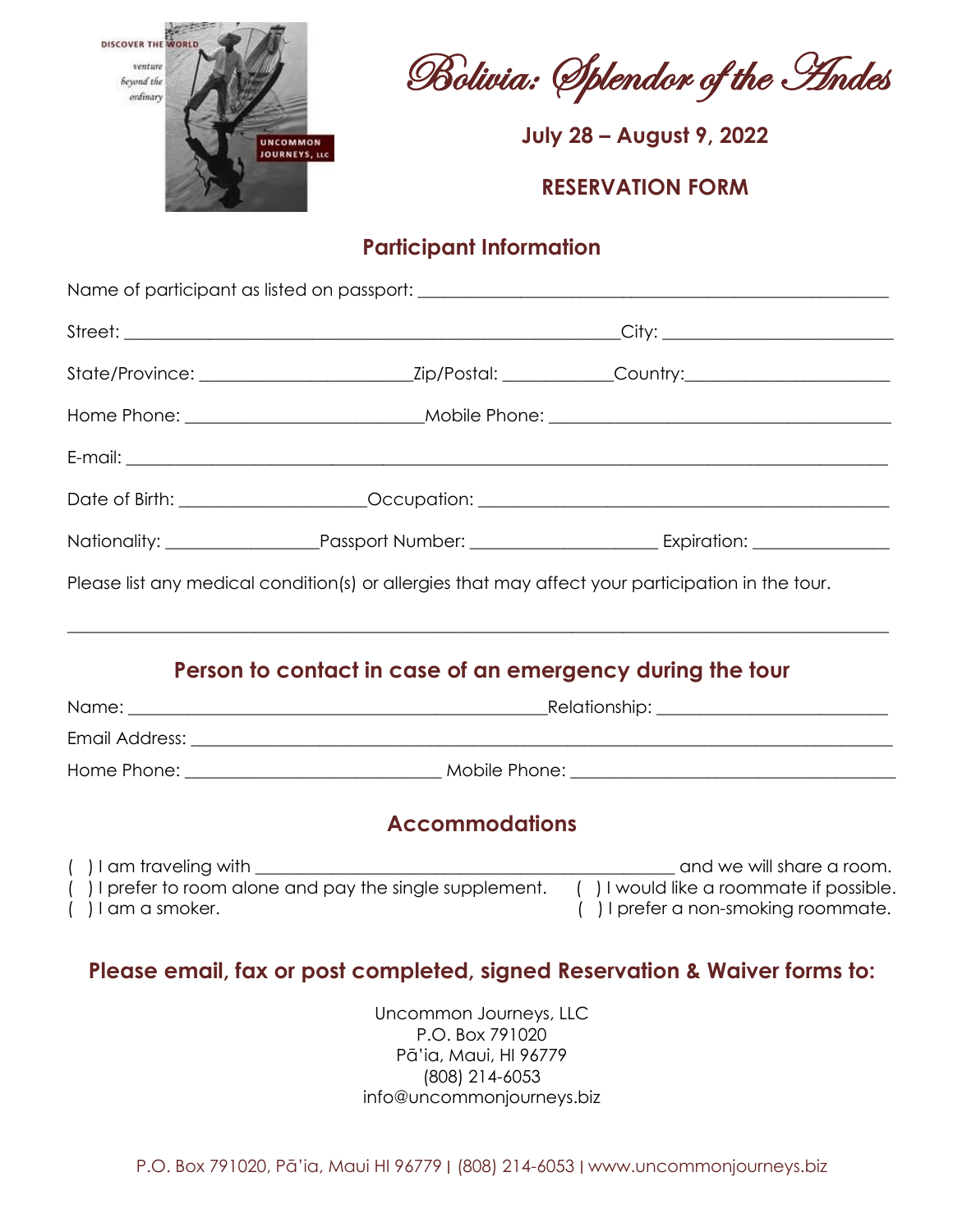venture beyond the ordinary



Bolivia: Splendor of the Andes

**July 28 – August 9, 2022**

#### **WAIVER**

### **Responsibility**

The suppliers of tour services are independent contractors to Uncommon Journeys LLC, not its employees. For example, we use independent ground operators, tour guides, hotels, transportation companies, drivers, airlines, and other suppliers. Because we do not own, operate, manage, control, or supervise these entities, we cannot be liable for any acts or omissions, including any negligence, gross negligence, or reckless or willful acts, on their part. Uncommon Journeys, LLC, its owners, agents, directors, shareholders and employees assume no responsibility for any injury, loss, damage, delay, or death to person or property arising from the negligent or willful act, or failure to act, of any person who is to or does provide goods or services for this trip, or for the action or inaction of any other third party. Without limitation, Uncommon Journeys LLC is not responsible for acts of God, equipment failures, vehicle accidents, illness from food or otherwise, detention, assaults, theft or criminal activity, annoyance, delays, quarantine, strikes, failure of any means of conveyance to arrive or depart as scheduled, civil disturbances, terrorism, government restrictions or regulations, and discrepancies or changes in transit or hotel services over which it has no control. Reasonable changes in the itinerary may be made where deemed advisable for the comfort and wellbeing of the passengers. We reserve the right to substitute hotels, alter the itinerary, and reverse the order of places to be visited.

## **Refusal of Participation**

Participation may be refused to any participant, and the participant's tour may be terminated at any time, at his or her risk and expense, if, in the opinion of the Tour Leader, a participant is unfit for travel or a risk or danger to himself or herself, or a disturbance or danger to others. Such participant may be left at any place on the tour, without liability to Uncommon Journeys, LLC. Uncommon Journeys, LLC shall not be required to refund any amount paid by the participant who must leave the tour prematurely for any reason, nor shall Uncommon Journeys, LLC be responsible for lodging, meals, return transportation or other expenses incurred by the guest.

### **Release of Liability**

I understand that travel in remote or developed areas entails inherent risks, including but not limited to: high altitude, rugged and mountainous terrain, forces of nature, civil unrest, and travel by plane, train, bus, automobile, horseback, or on foot. I further understand that medical services or facilities may not be readily accessible during some or all of the time in which I am participating in a trip arranged by Uncommon Journeys LLC. In consideration of the right to participate in the trip, I do hereby fully assume all risk of illness, injury, property damage, or death, and hereby release and discharge Uncommon Journeys, LLC and its agents and associates from all actions, claims, or demands for damages resulting from my participation in the trip. This release of liability shall be binding upon me personally, as well as upon my heirs, executors, and all members of my family.

I have read and agree to all the above.

**Name: \_\_\_\_\_\_\_\_\_\_\_\_\_\_\_\_\_\_\_\_\_\_\_\_\_\_\_\_\_\_\_\_\_\_\_\_\_\_\_\_\_\_\_\_\_\_\_\_\_\_\_\_\_\_\_\_\_\_\_\_\_\_\_\_\_\_\_\_\_\_\_\_\_\_\_\_\_\_\_\_\_\_\_\_\_\_\_\_\_\_\_\_\_**

**Signature:** The contract of the contract of the contract of the contract of the contract of the contract of the contract of the contract of the contract of the contract of the contract of the contract of the contract of t

P.O. Box 791020, Pā'ia, Maui HI 96779 ∣ (808) 214-6053 ∣ www.uncommonjourneys.biz